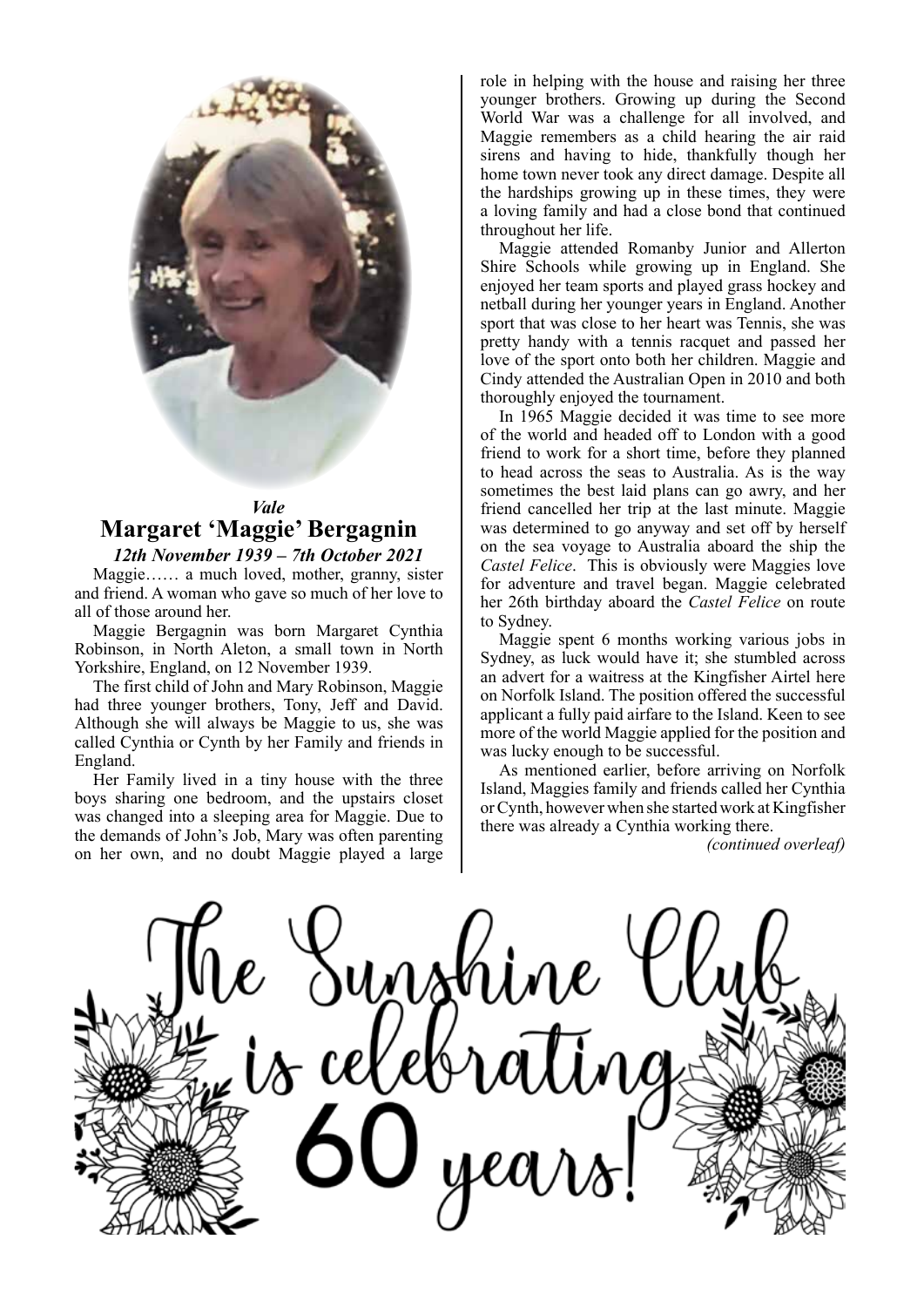#### *Margaret 'Maggie' Bergagnin - continued*

To save any confusion the boss decided that she needed to be called Maggie, and so she was known to all of us from that day forth.

When Maggie took up her position at the Kingfisher, the cook at the time was Gwenny Bergagnin. They struck up a quick friendship and it was through this friendship that she was introduced to John Bergagnin. It wasn't long until John and Maggie became an item, it was a relationship that lasted 13 years and resulted in two wonderful kids, Brett and Cindy, and two beautiful grandchildren, Jack and Jemima.

While being a full time mum to Brett and Cindy, Maggie also worked hard at many different places on Island, including the South Pacific Duty Free Shop, Something Special (with Cherie Buffett who became a life long friend), book keeping for Roy Nobbs and other businesses, and various domestic odd jobs. She was happy to take work home, including the book keeping and ironing, this allowed her to hold more than one job, be a mum and raise the funds to build her dream family home in her beautiful valley on Rocky Point Road.

Her family home was one of her greatest prides, and her own personal haven. She bought a small piece of land, which many believed was no good for anything, but Maggie had a vision of what it could become. She played a large part in designing her home, and with much hard work and dedication, Maggie turned a lantana ridden gulley into a picturesque garden and home, where she raised her two kids and spent lots of time with her Grandchildren.

For 31 years Maggie worked for Agnes Hain at the Bounty/Travel Centre, she loved her time there and this position played huge part in her life. She made many lifelong friends amongst the people who worked there over the years. Her time at the Bounty Centre wasn't so much a job, as a part of her life. After the business was sold Maggie took up a position at Travel World with Pam and Joe.

These two travel agency jobs gave Maggie the ability to explore one of her great life loves of traveling. After Brett and Cindy had grown up and moved out of the family home, Maggie was free to travel, and travel she did.

Over the years Maggie visited many parts of the world, including the Inka Trail and New York with Cherie Irvine, China, Hong Kong, LA and Holland with Ria, Italy, Vietnam and England with Cindy, and Zimbabwe, South Africa, Turkey, Niece, Italy, Canada, Paris, and Las Vages as a solo traveler. Maggie visited many countries and some more than once. Maggie was happy to travel with company but also by herself, and didn't let the thought of danger keep her from seeing the places she wanted to see.

Her trip to Zimbabwe coincided with Mugabe's uprising, this saw Maggie having to leave the country via a border crossing to South Africa, rather than by her scheduled flight. There was concern her English Passport could have gotten her detained or worse at the airport. She had many adventures and even close calls on her travels, another one was whilst traveling with Cherie Irvine when they were held up in New York, during the 9/11 attacks, Maggie and Cherie were staying not far from the Twin Towers when they were hit.

Despite all of these things Maggie didn't lose the bug and continued her travels. Maggie was recently planning an adventure to Antarctica with Cindy, unfortunately though due to health reasons the trip never came to fruition.

Maggie loved to spend time at the beach and especially sun bathing. She would regularly take her lunch breaks up with Ria on the deck by Rias' pool, sunbaking. Ria would make sure lunch was ready and the two would enjoy a meal and the sun out by the pool until it was time for Maggie to return to work.

When it came to going to the beach it didn't matter which one, so long as the sun was shining. Emily Bay was definitely a favorite however, and Maggie spent a lot of time there with her good friends Ria, Madelaine and Jan. Many summer days were spent watching all their kids at the beach while soaking up the sunshine.

Once the kids were all grown and gone, Maggie still enjoyed spending time at the beach sunbaking with her close friends. You could guarantee that if the sun was out, garden tended and her jobs done; Maggie would *(continued overleaf)*

## **Sudoku Number 487 - Medium**



| 9              | 3            | 6   | 8   | $\mathbf{1}$   | $\overline{2}$ | $\overline{7}$ | 4              | 5 |
|----------------|--------------|-----|-----|----------------|----------------|----------------|----------------|---|
| 5              |              | 1   | 3   | 4              | 6              | $\overline{2}$ | 8              | 9 |
| $\overline{2}$ | 8            | 4   | 5   | 7 <sup>1</sup> | 9              | 6 <sup>1</sup> | $\mathbf{1}$   | 3 |
| $\mathbf{1}$   | 6            | 3 4 |     | 5 <sup>1</sup> |                | 7 8            | 9              | 2 |
| $\overline{7}$ | 9            |     | 2 1 | 6              |                | 8 5            | 3              | 4 |
| 4              | 5            | 8 2 |     | 9 <sup>1</sup> | 3              | $\mathbf{1}$   | 7 <sup>1</sup> | 6 |
| 6              | $\mathbf{1}$ | 7 9 |     | 2              | 4              | $\overline{3}$ | 5              | 8 |
| 8              | 2            | 9   | 7   | 3              | 5 4            |                | 6              |   |
| 3              | 4            | 5   | 6   | 8              | $\mathbf{1}$   | 9              | 2              | 7 |

**SUDOKU RULES** Fill in the grid so that every column, every row and every 3x3 box contains the digits 1 through 9. There is no math involved. You solve each puzzle with reasoning and logic. Each puzzle only<br>has one solution.

**Last week's solution**